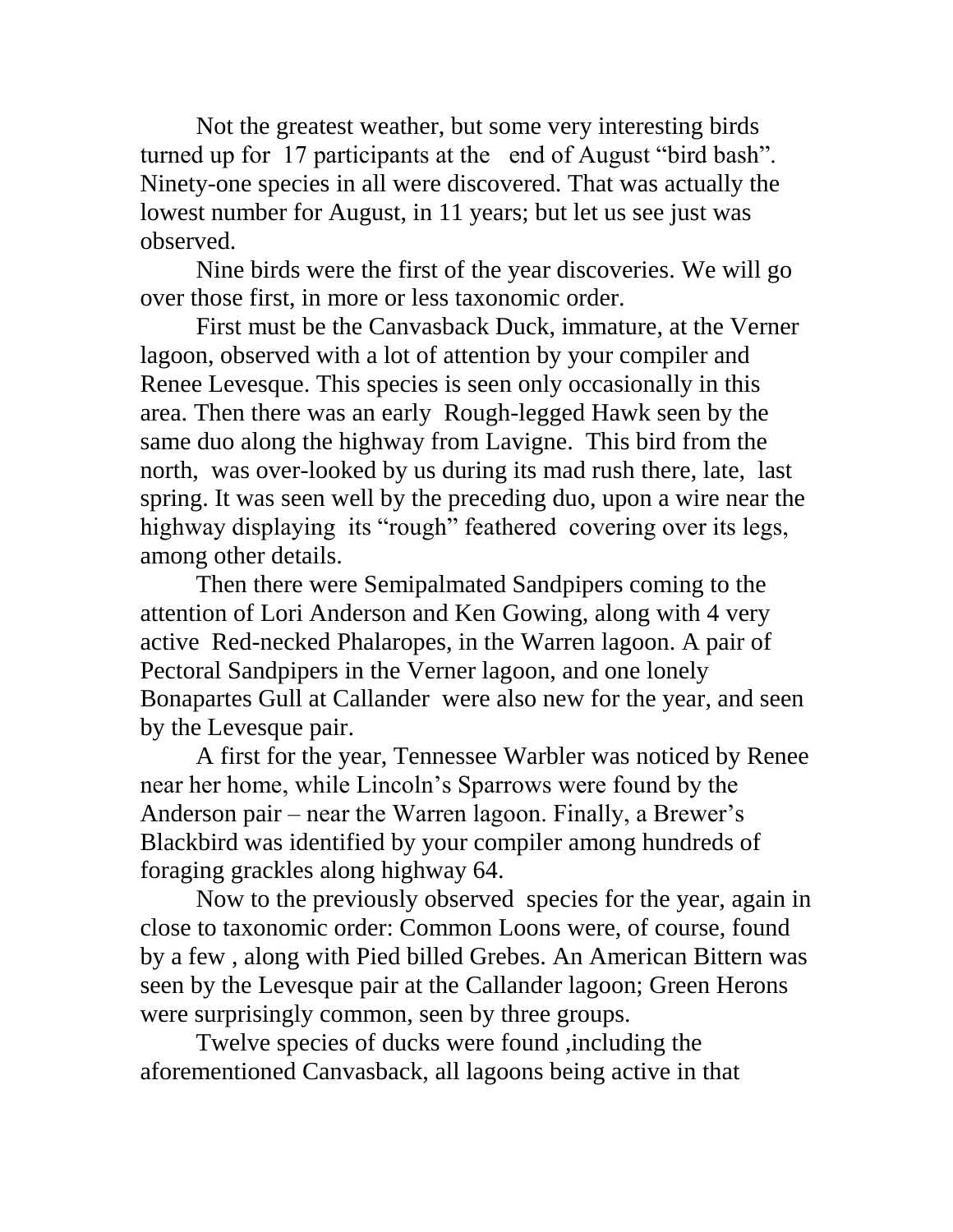department. Interestingly, no Common Mergansers were observed.

Among the predators, eight were discovered, including a Cooper's Hawk by Kaye Edmunds and Red-tailed Hawk by Gary and Connie Sturge, and Greg and Pat Boxwell, the latter in the east end. Kevan Cowcill and the Sturges were the only one to discover a Merlin.

A very cute, and lonely , young Virginia Rail was observed up close by the Levesque duo and by Kaye Edmunds, - right in the Laurier Woods parking lot. Becoming almost common, Sandhill Cranes were seen by Therez Violette, and two other groups. The Anderson pair discovered the Sora, along with American Coots, and Short-billed Dowitcher up at the western lagoons. Six Semipalmated Plovers were observed well by Kevan Cowcill and the Levesque pair along Lake Nipissing, near Tenth Avenue. Only 7 shorebirds were seen altogether; but, not even one, normally common, Killdeer showed up, however.

Caspian Terns at Cache Bay were the only terns observed. A Barred Owl was discovered by the Anderson duo, with a whitishlooking one being noticed by Kevan. Chimney Swifts were observed by Fred Pinto above the downtown North Bay parking garage, and by the Sturges, near Powassan. Hummingbirds were fairly common, along with Belted Kingfisher.

The five main woodpecker species were found, some by many, though only Kevan found Downys. The sole flycatcher still around seemed to be the Eastern Phoebe, seen by a few, while perhaps surprisingly, Red-eyed vireos were observed solely by Renee. And swallows, Tree and Barn were noticed only by the Anderson pair.

Red-breasted Nuthatches were seen only by Pam and Peter Handley and White-breasted by just a few. Eastern Bluebirds were enjoyed by three groups, while American Robins were the only other thrush found – and they only by very few, including Therez. Gray Catbirds were on a few lists, while Brown Thrashers were seen only by Mary Ann Kenrick and Kaye.